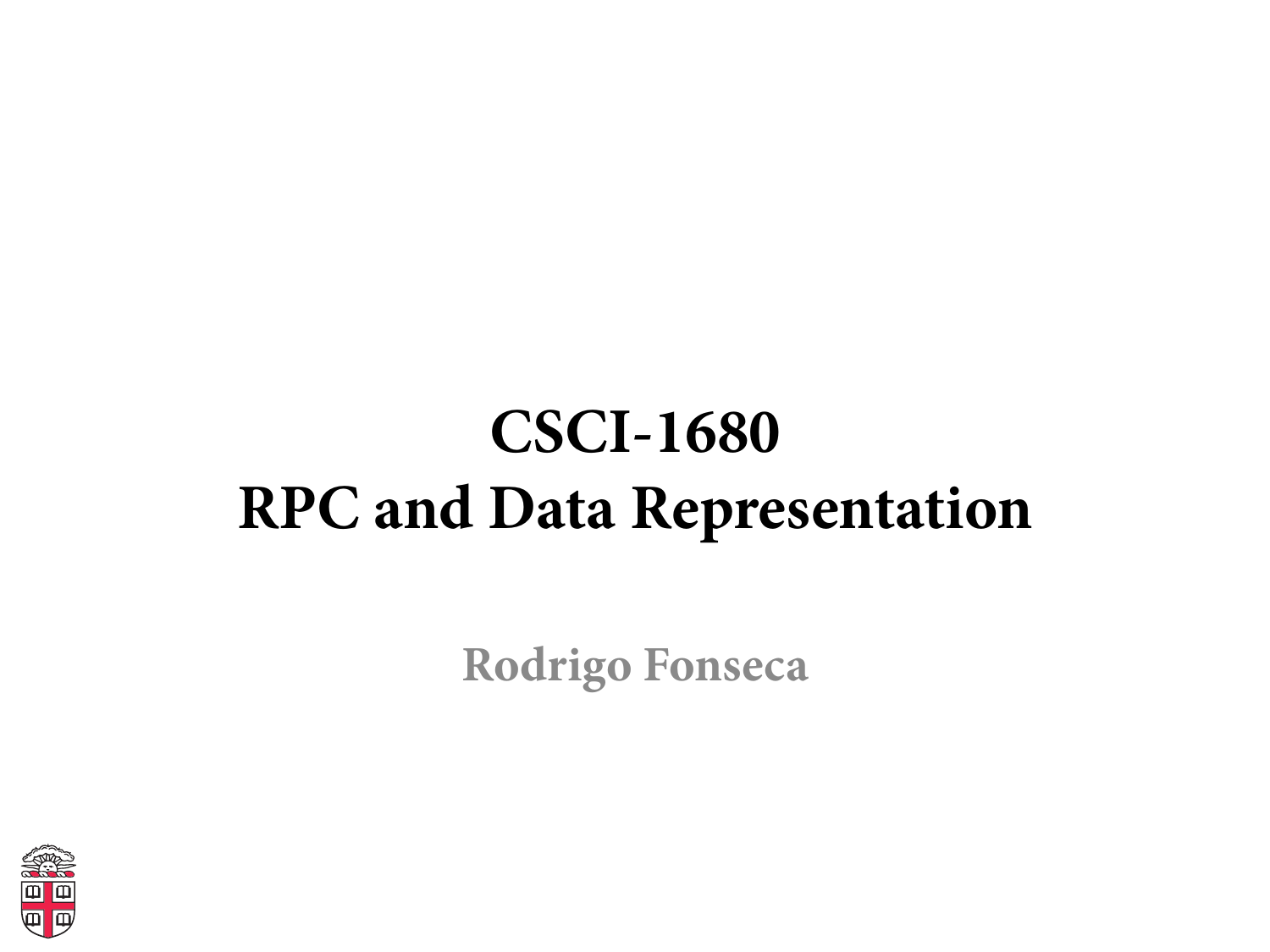## **Today**

#### • **Defning Protocols**

- RPC
- IDL

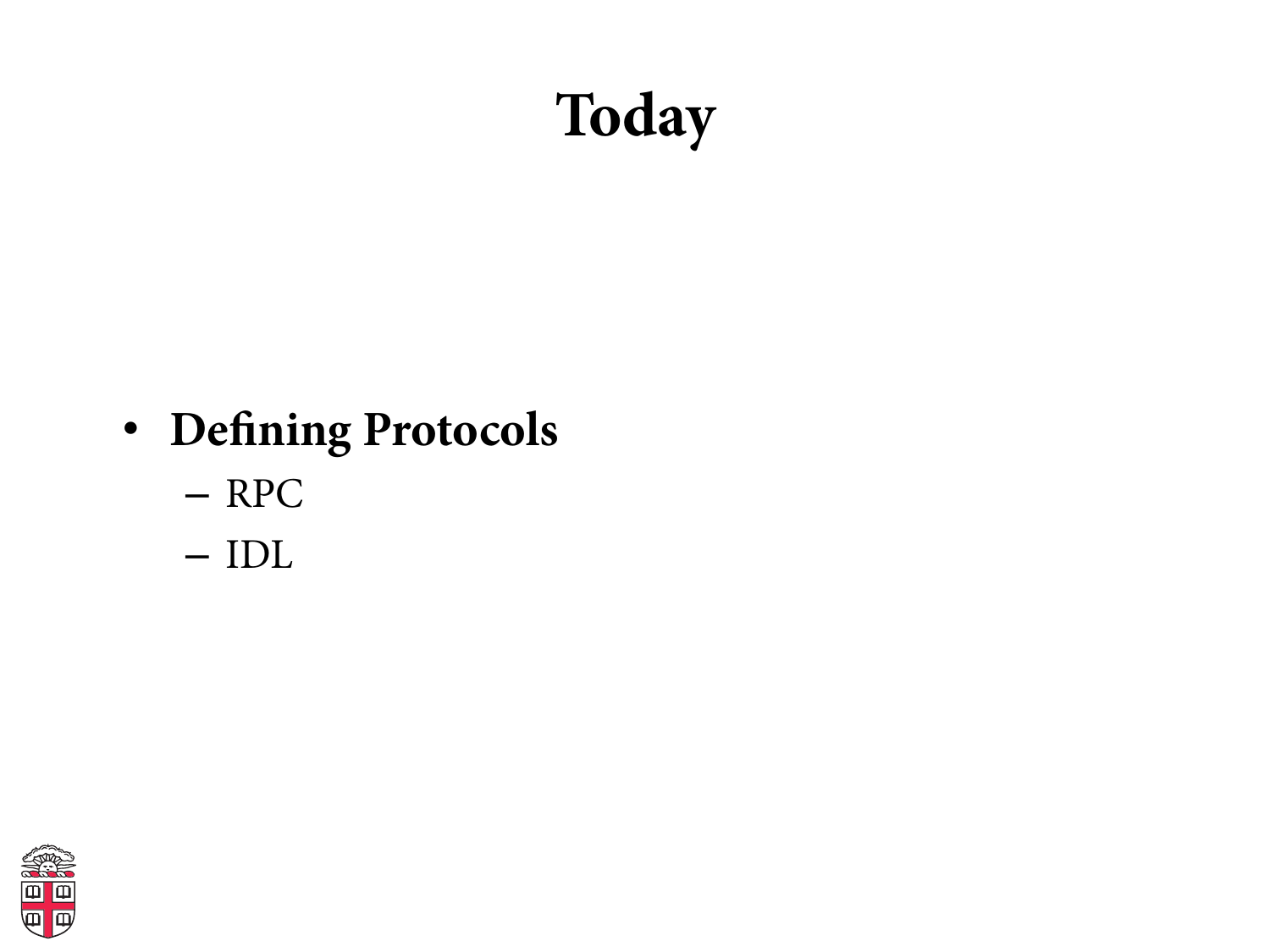# **Problem**

- **Two programs want to communicate: must defne the protocol** 
	- We have seen many of these, across all layers
	- E.g., Snowcast packet formats, protocol headers
- **Key Problems** 
	- Semantics of the communication
		- APIs, how to cope with failure
	- Data Representation
	- Scope: should the scheme work across
		- Architectures
		- Languages
		- Compilers…?

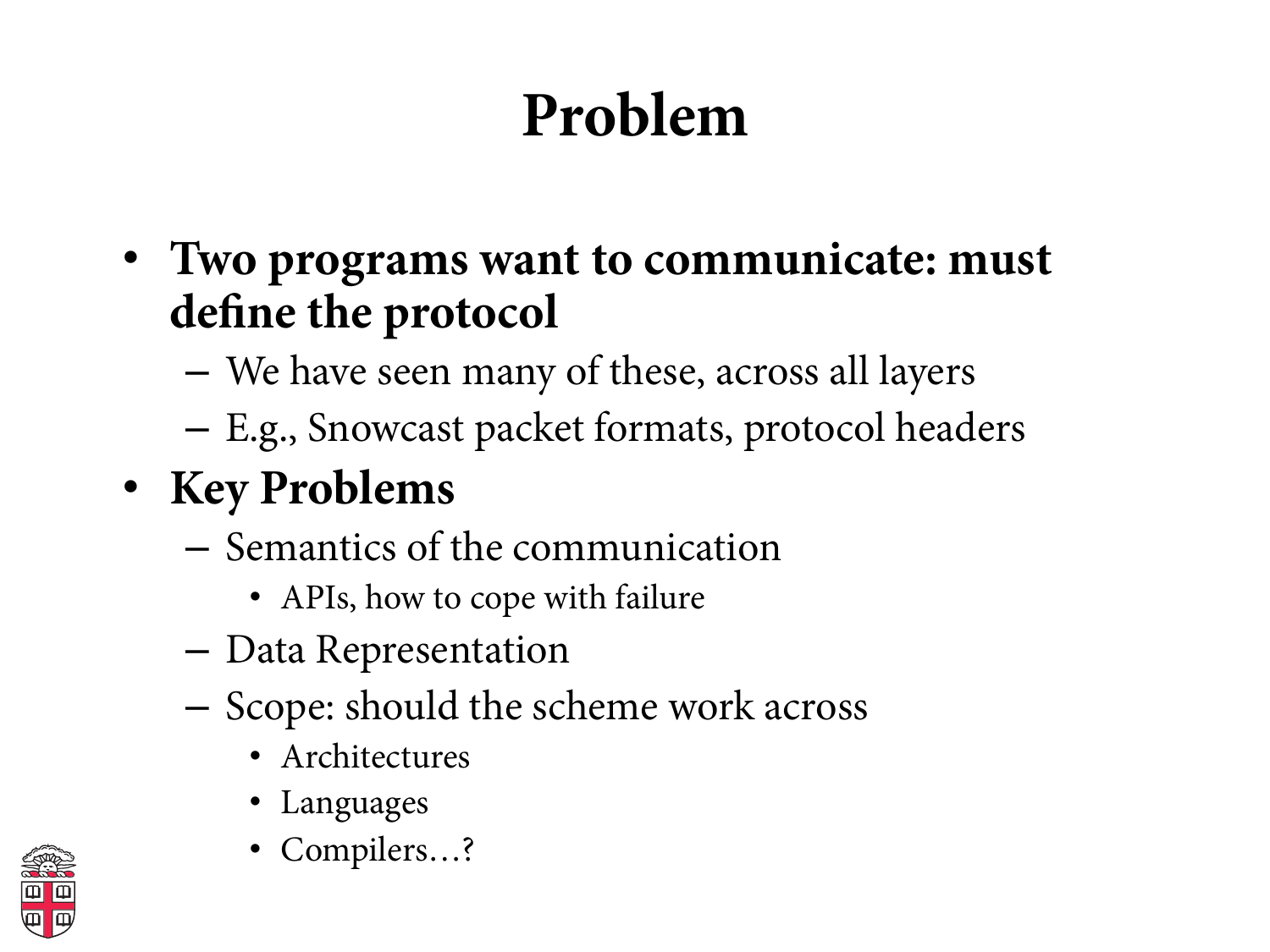## **RPC – Remote Procedure Call**

- **Procedure calls are a well understood mechanism** 
	- Transfer control and data on a single computer
- **Idea: make distributed programming look the same** 
	- Have servers export interfaces that are accessible through local APIs
	- Perform the illusion behind the scenes
- **2 Major Components** 
	- Protocol to manage messages sent between client and server
	- Language and compiler support
		- Packing, unpacking, calling function, returning value

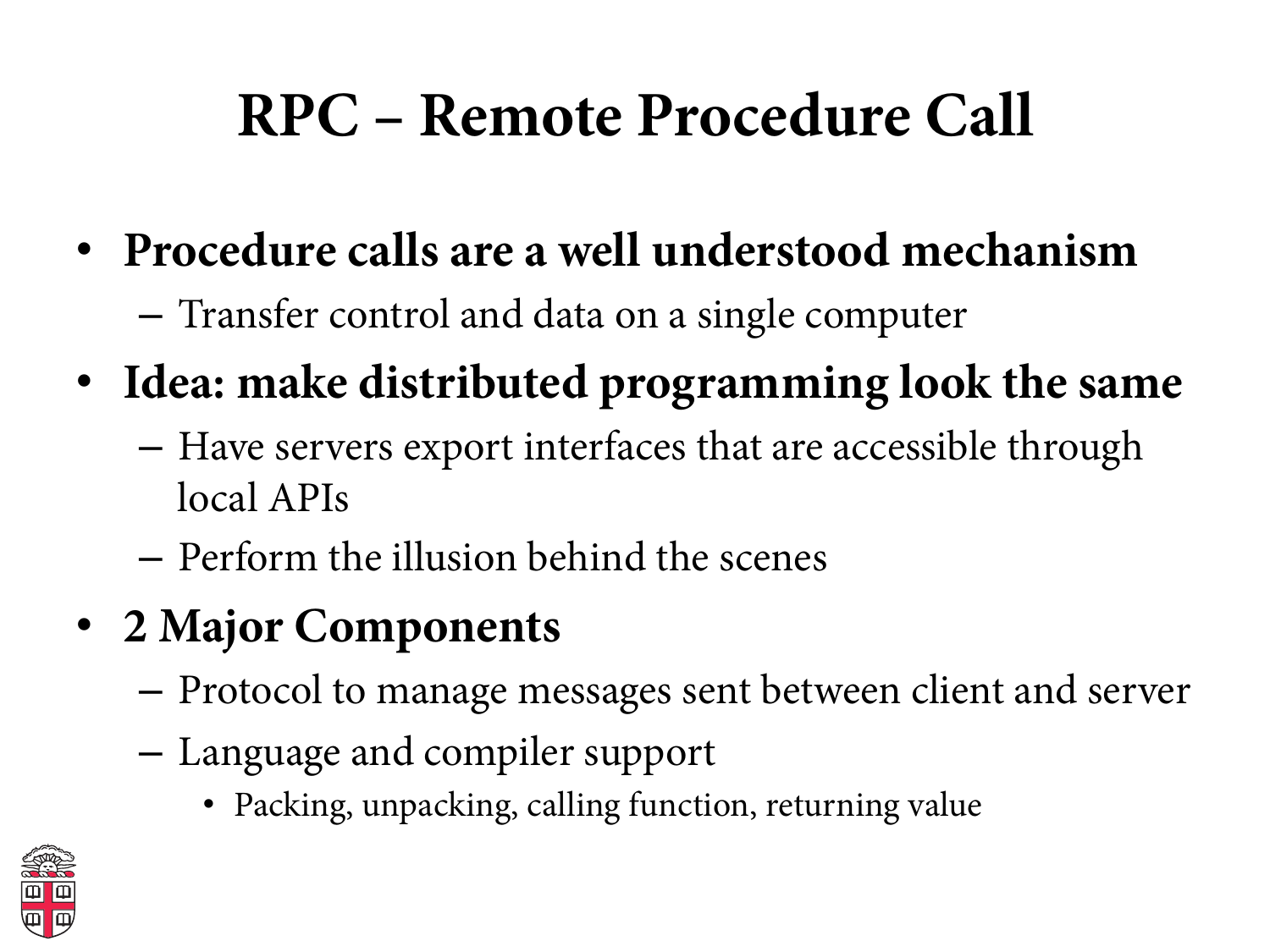## **Stub Functions**

- **Local stub functions at client and server give appearance of a local function call**
- **client stub** 
	- marshalls parameters -> sends to server -> waits
	- unmarshalls results -> returns to client
- **server stub** 
	- creates socket/ports and accepts connections
	- receives message from client stub -> unmarshalls parameters -> calls server function
	- marshalls results -> sends results to client stub

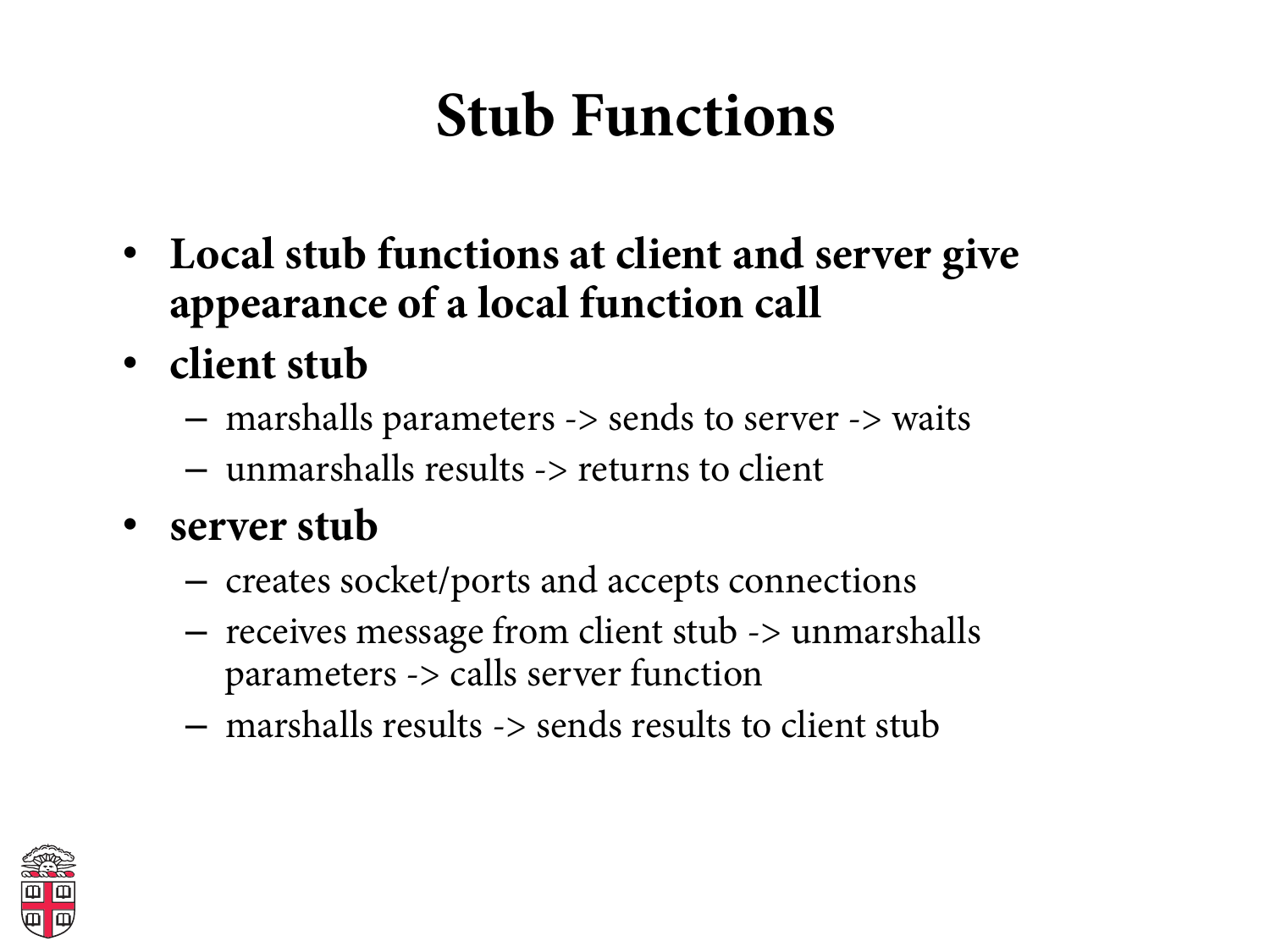

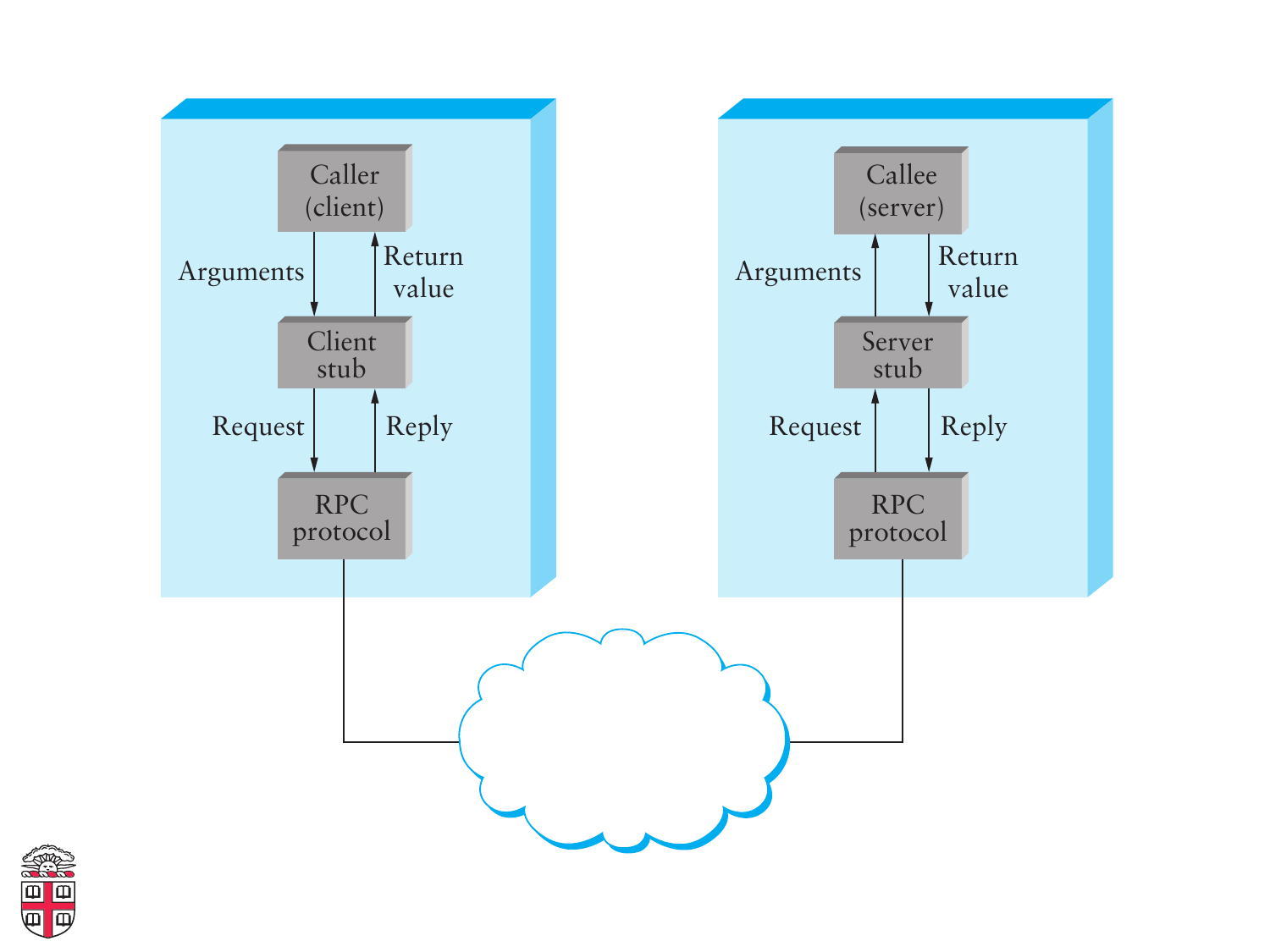## **Can we maintain the same semantics?**

- **Mostly…**
- **Why not?** 
	- New failure modes: nodes, network
- **Possible outcomes of failure** 
	- Procedure did not execute
	- Procedure executed once
	- Procedure executed multiple times
	- Procedure partially executed
- **Desired: at-most-once semantics**

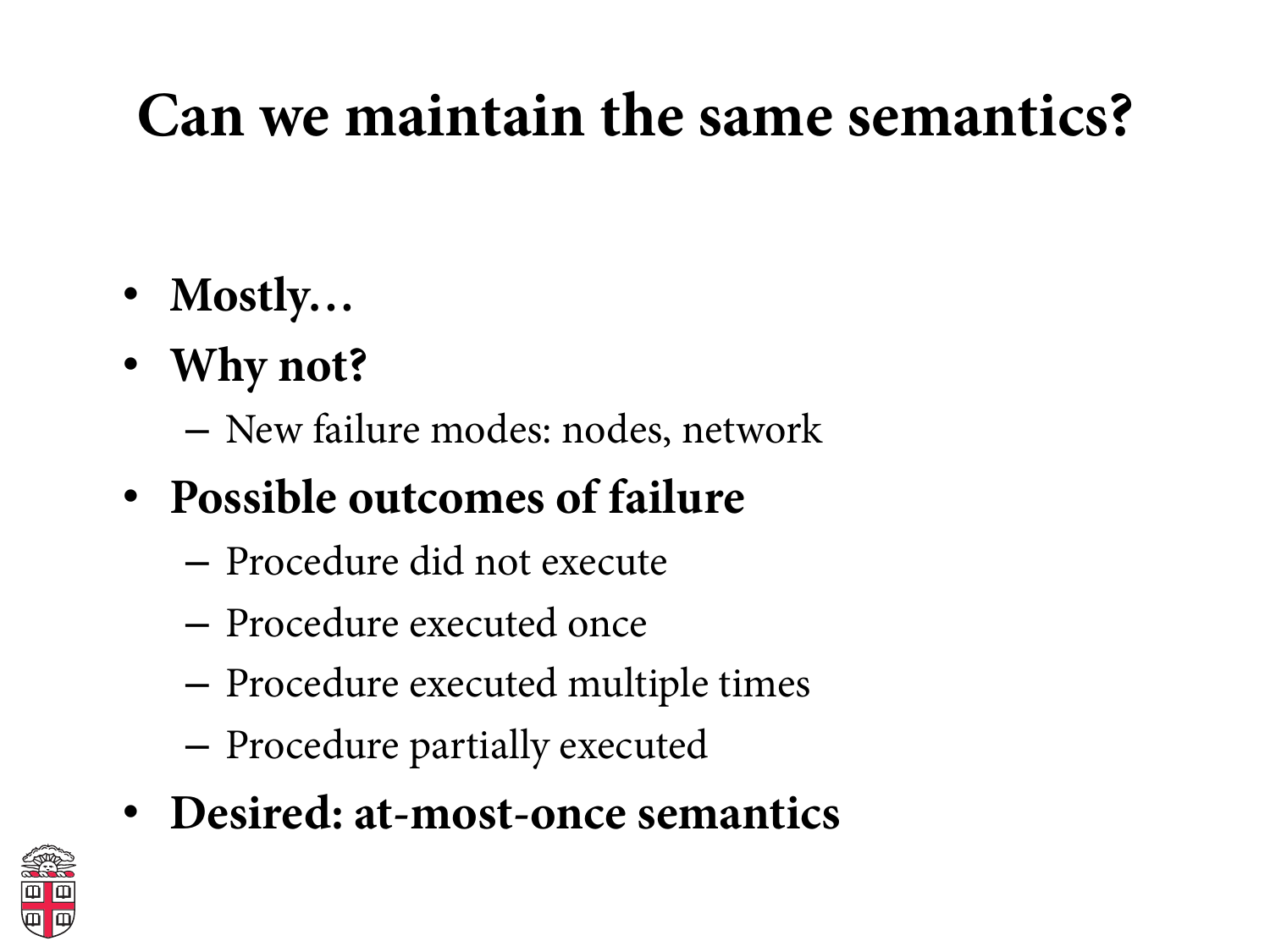## **Implementing at-most-once semantics**

- **Problem: request message lost** 
	- Client must retransmit requests when it gets no reply
- **Problem: reply message lost** 
	- Client may retransmit previously executed request
	- OK if operation is *idempotent*
	- Server must keep "replay cache" to reply to already executed requests
- **Problem: server takes too long executing** 
	- Client will retransmit request already in progress
	- Server must recognize duplicate could reply "in progress"

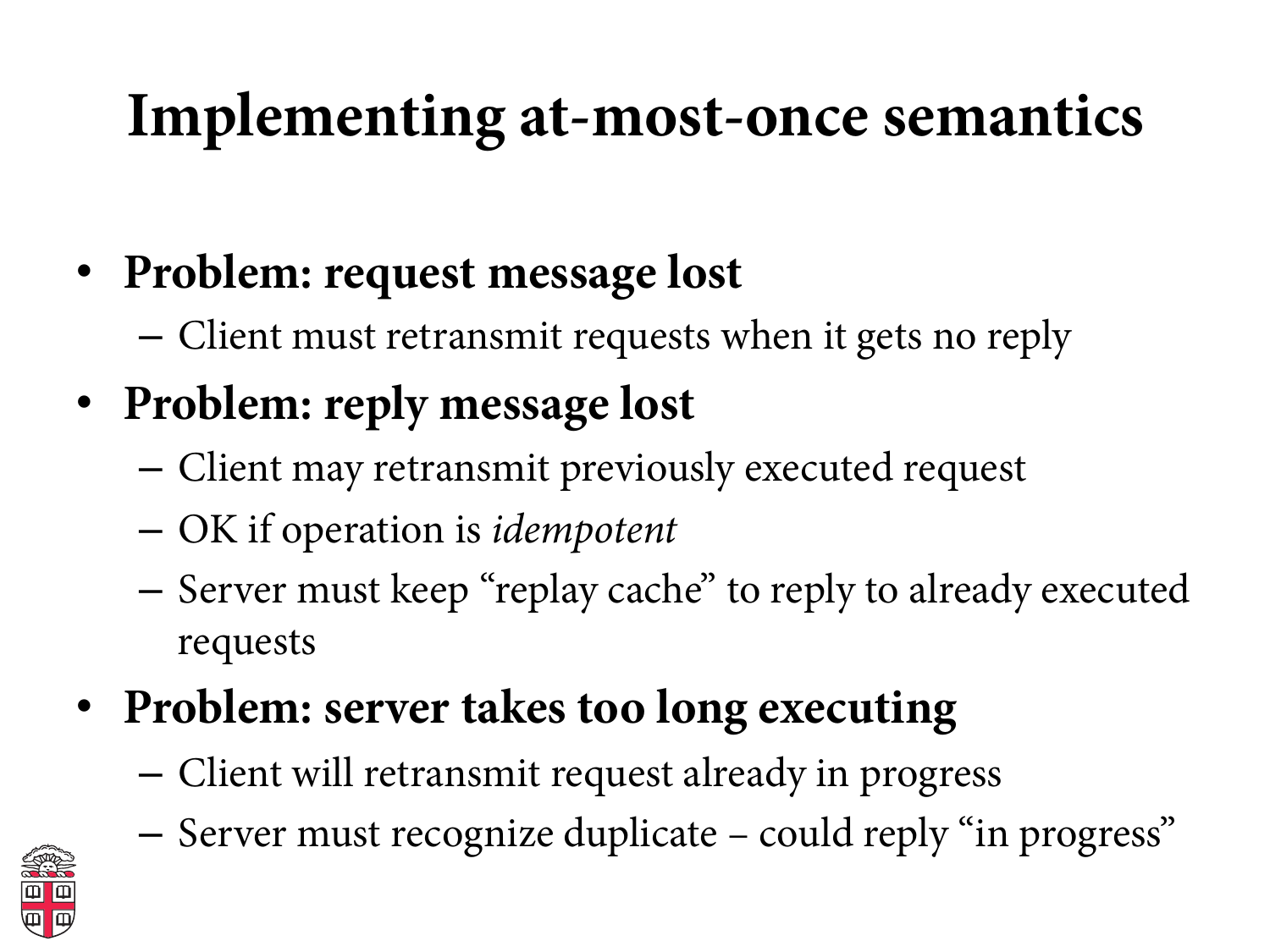### **Server Crashes**

- **Problem: server crashes and reply lost** 
	- Can make replay cache persistent slow
	- Can hope reboot takes long enough for all clients to fail
- **Problem: server crashes during execution** 
	- Can log enough to restart partial execution slow and hard
	- Can hope reboot takes long enough for all clients to fail
- **Can use "cookies" to inform clients of crashes** 
	- Server gives client cookie, which is f(time of boot)
	- Client includes cookie with RPC
	- Afer server crash, server will reject invalid cookie

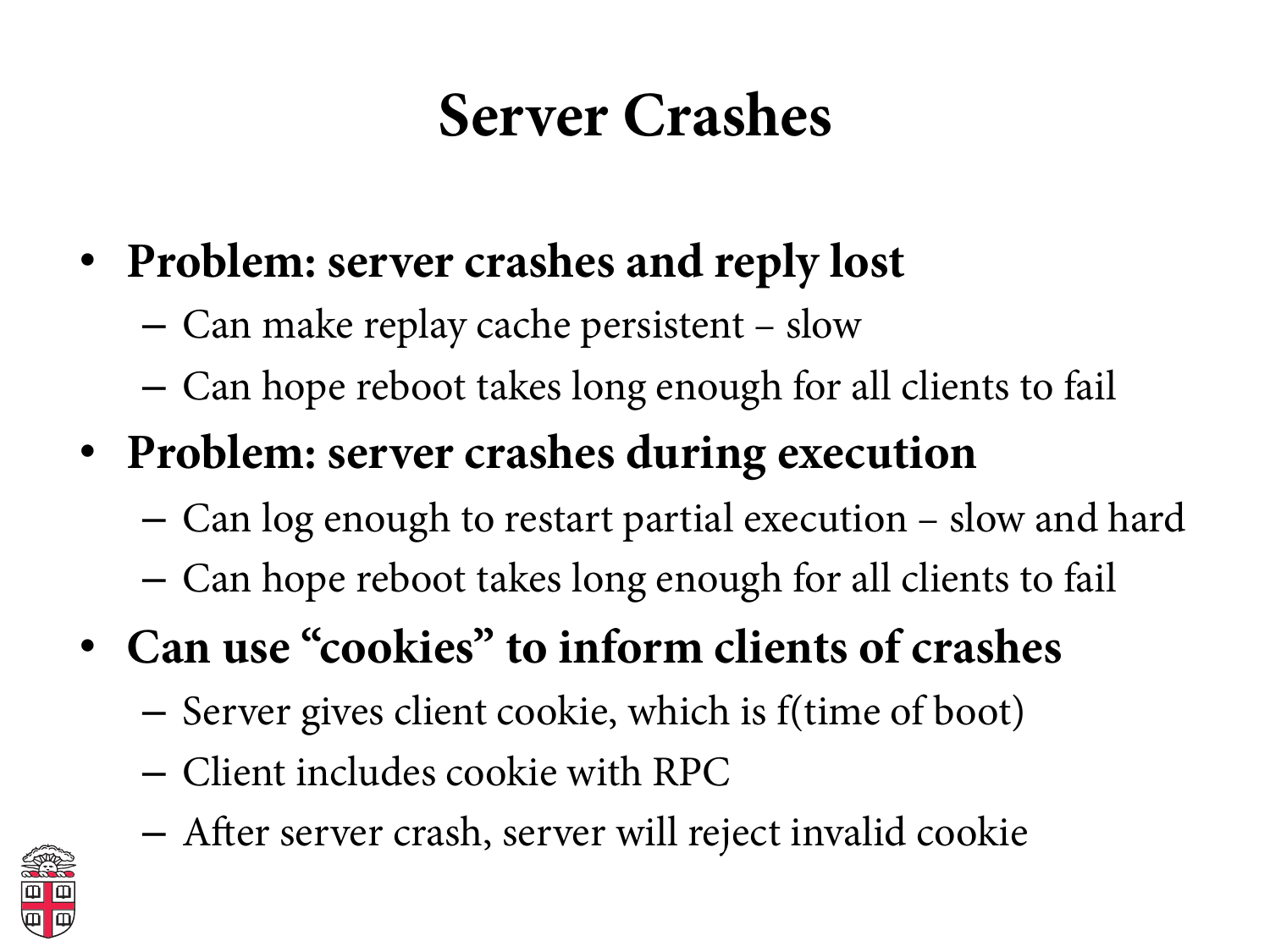## **RPC Components**

#### • **Stub Compiler**

- Creates stub methods
- Creates functions for marshalling and unmarshalling
- **Dispatcher** 
	- Demultiplexes programs running on a machine
	- Calls the stub server function
- **Protocol** 
	- At-most-once semantics (or not)
	- Reliability, replay caching, version matching
	- Fragmentation, Framing (depending on underlying protocols)

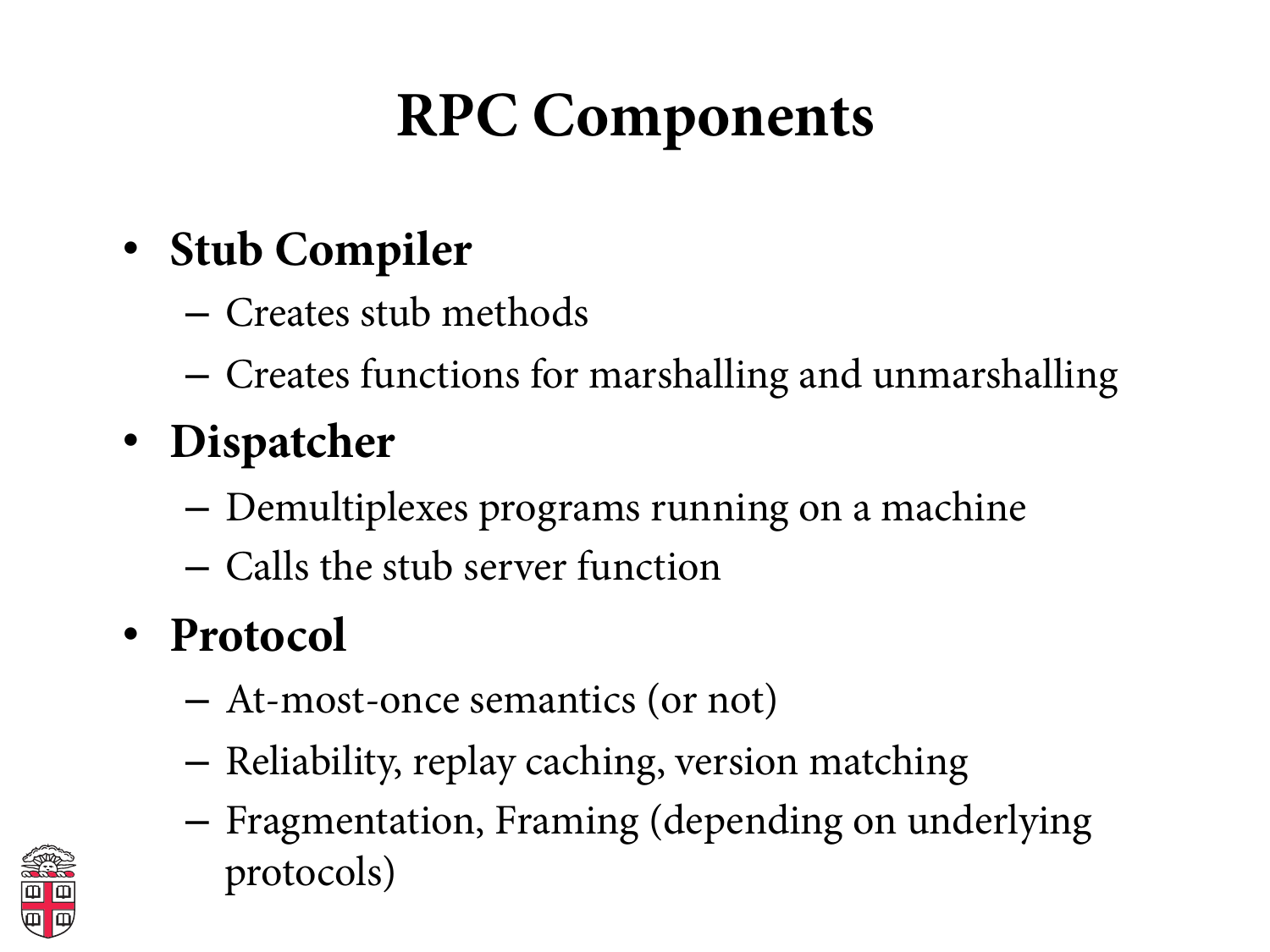## **Examples of RPC Systems**

#### • **SunRPC (now ONC RPC)**

- $-$  The first popular system
- Used by NSF
- Not popular for the wide area (security, convenience)
- **Java RMI** 
	- Popular with Java
	- Only works among JVMs
- **DCE** 
	- Used in ActiveX and DCOM, CORBA



– Stronger semantics than SunRPC, much more complex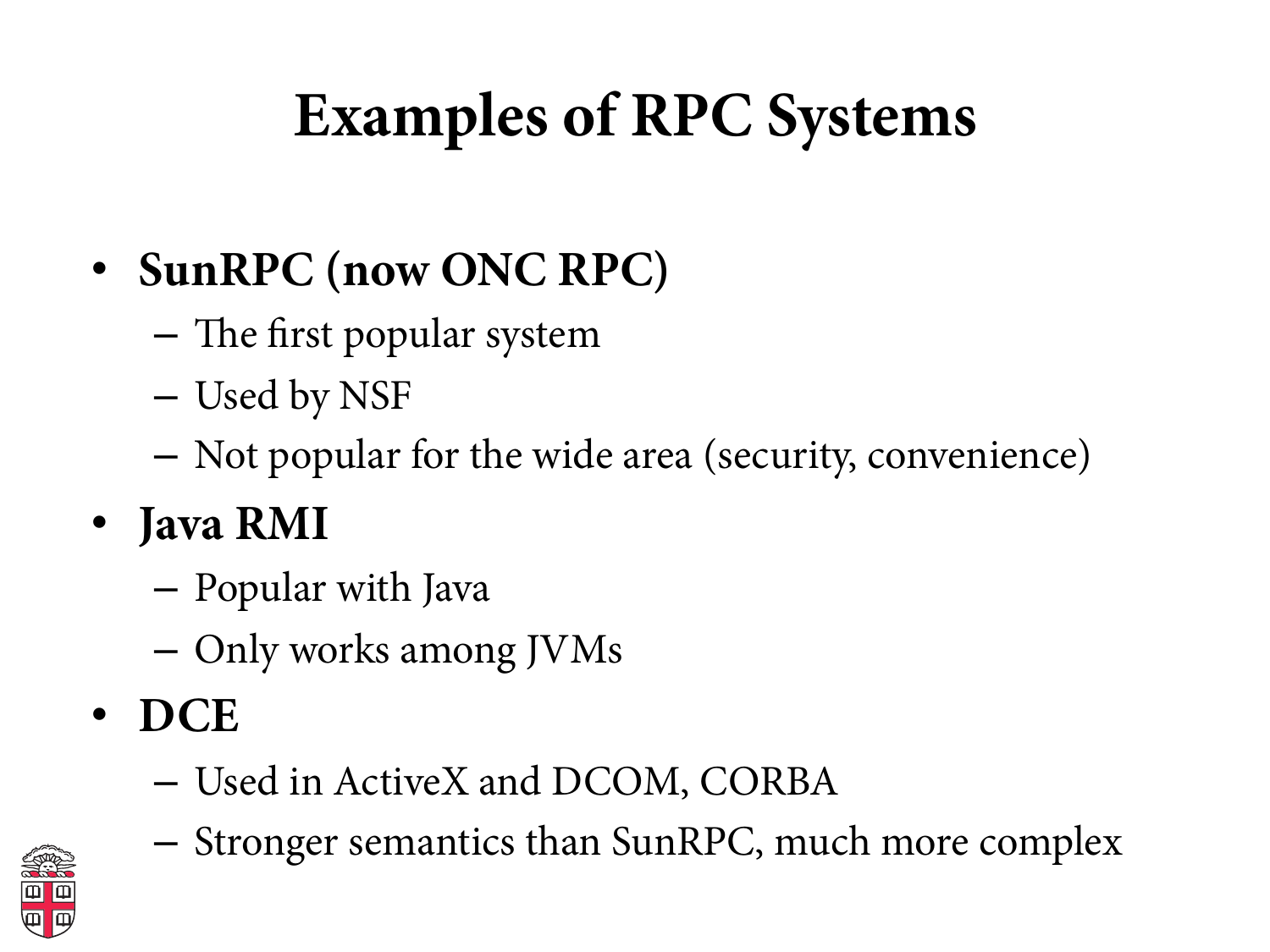#### **…even more examples**

- **XML-RPC, SOAP**
- **Json-RPC**
- **Apache Trif**

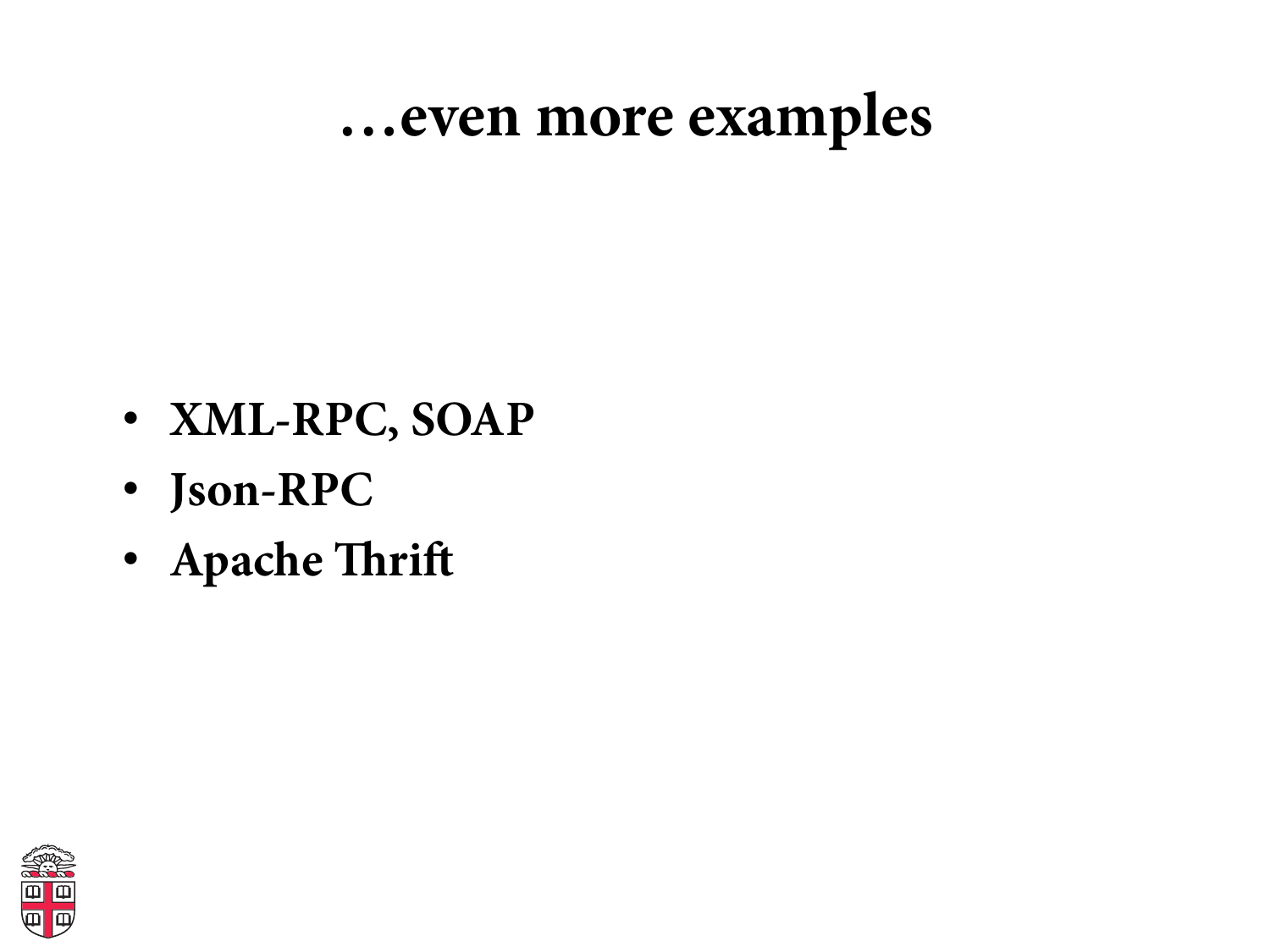## **Presentation Formatting**

- **How to represent data?**
- **Several questions:** 
	- Which data types do you want to support?
		- Base types, Flat types, Complex types
	- How to encode data into the wire
	- How to decode the data?
		- Self-describing (tags)
		- Implicit description (the ends *know*)
- **Several answers:** 
	- Many frameworks do these things automatically

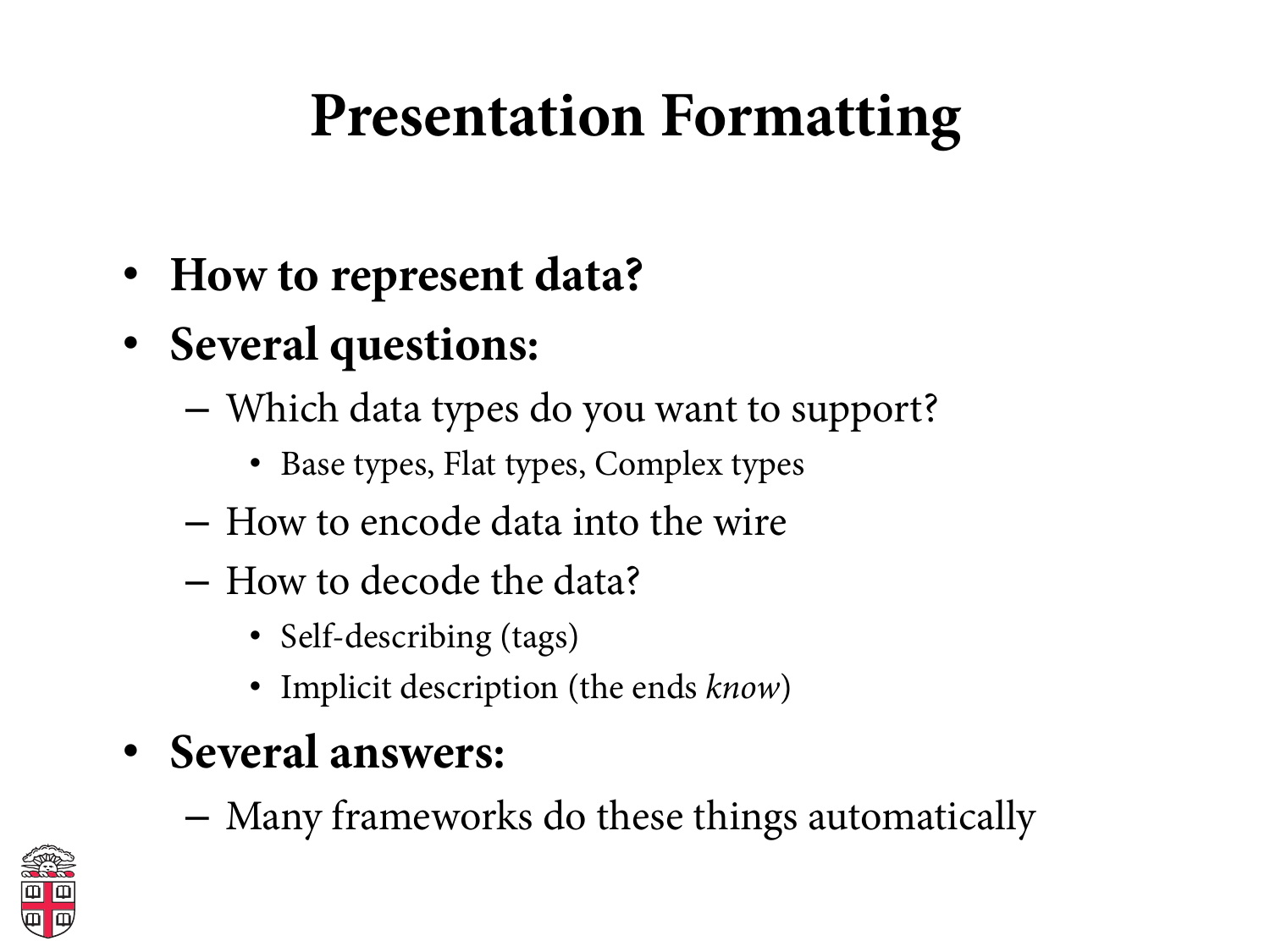## **Which data types?**

#### • **Basic types**

- Integers, foating point, characters
- Some issues: endianness (ntohs, htons), character encoding, IEEE 754

#### • **Flat types**

- Strings, structures, arrays
- Some issues: packing of structures, order, variable length

#### • **Complex types**

– Pointers! Must fatten, or serialize data structures

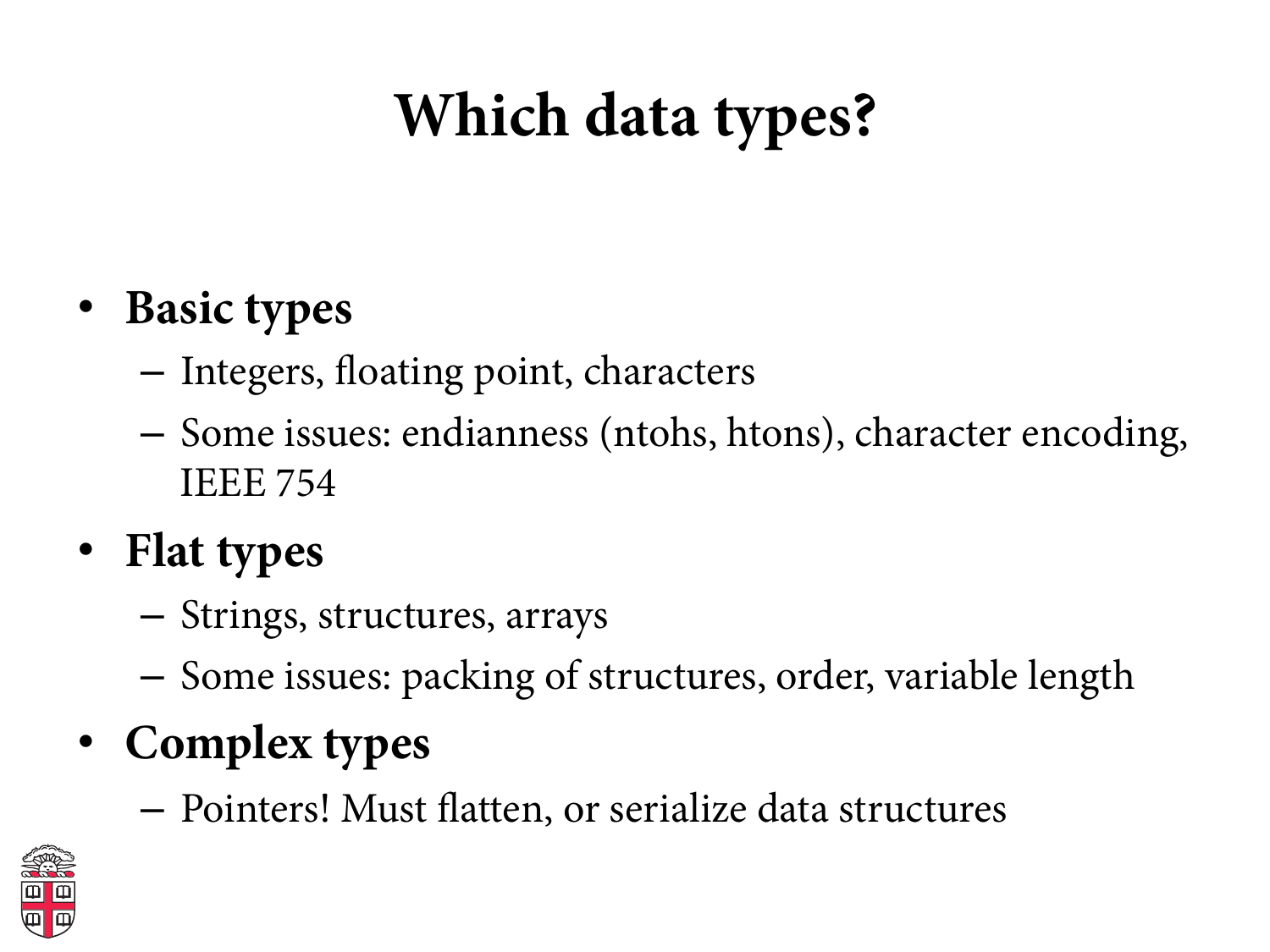

 $\overline{m}$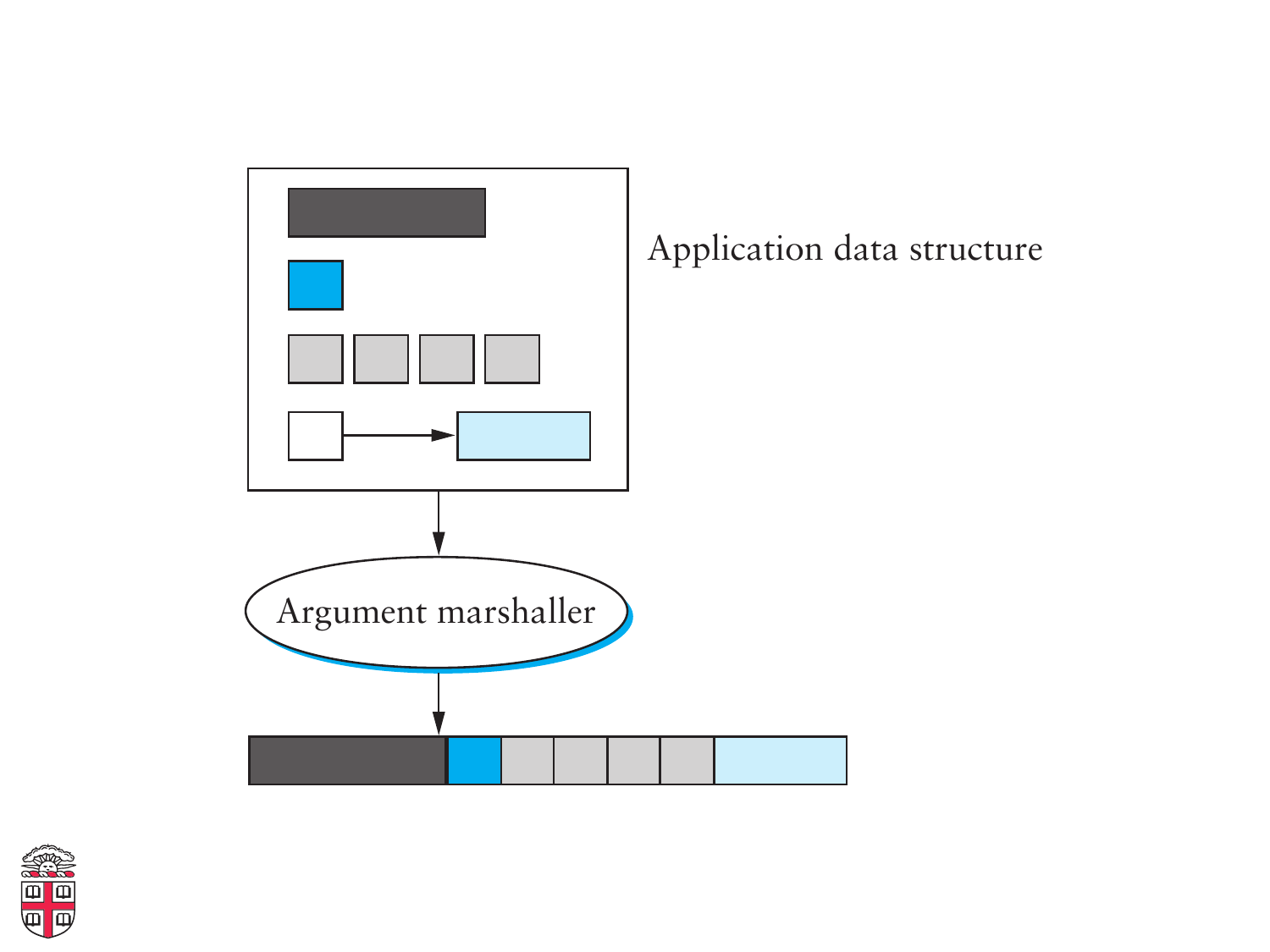### **Data Schema**

- **How to parse the encoded data?**
- **Two Extremes:** 
	- Self-describing data: tags
		- Additional information added to message to help in decoding
		- Examples: feld name, type, length
	- Implicit: the code at both ends "knows" how to decode the message
		- E.g., your Snowcast implementation
		- Interoperability depends on well defned protocol specifcation!
		- very difficult to change

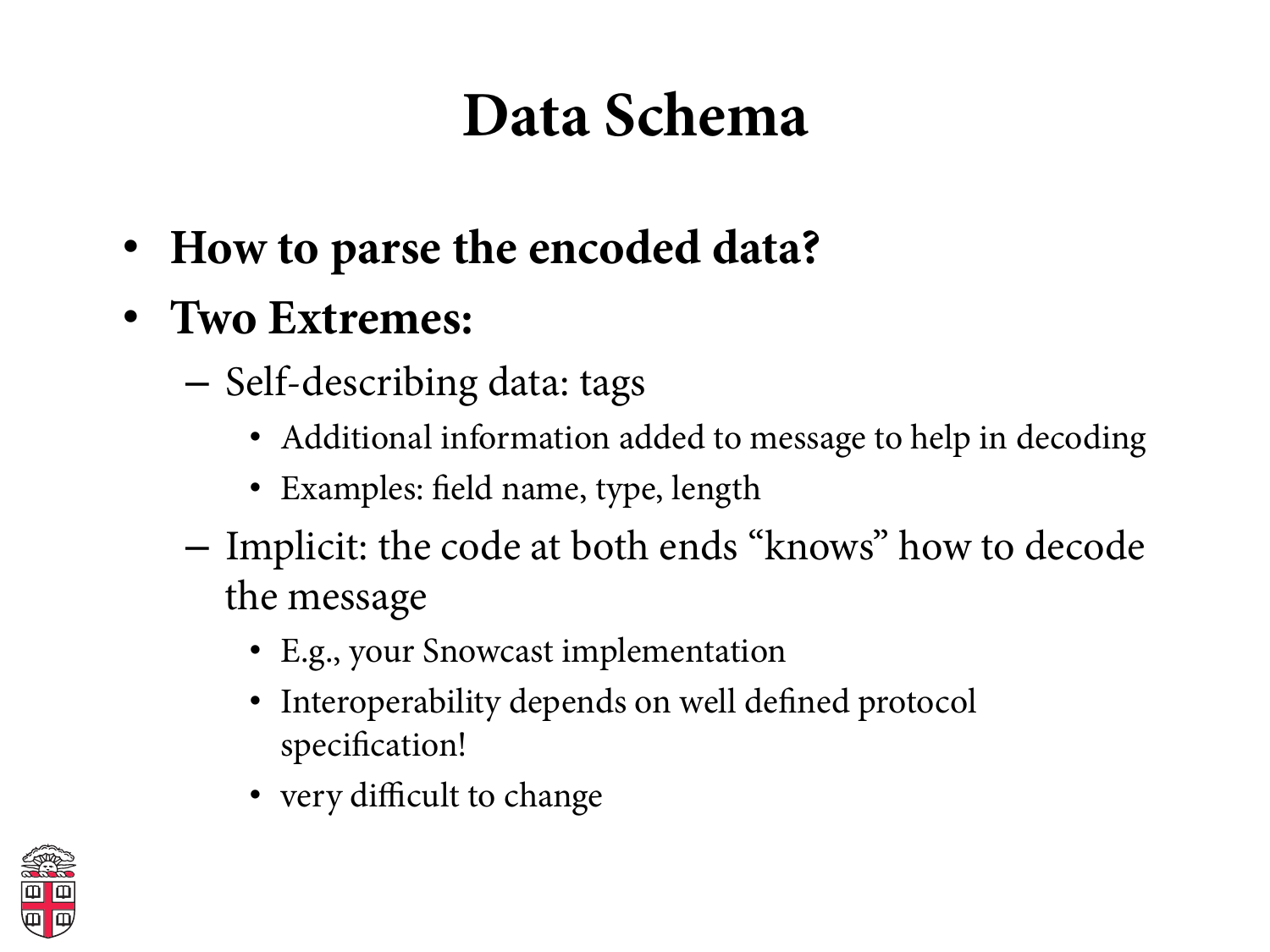### **Stub Generation**

- **Many systems generate stub code from independent specifcation: IDL** 
	- IDL Interface Description Language
		- describes an interface in a **language neutral** way
- **Separates logical description of data from** 
	- Dispatching code
	- Marshalling/unmarshalling code
	- Data wire format

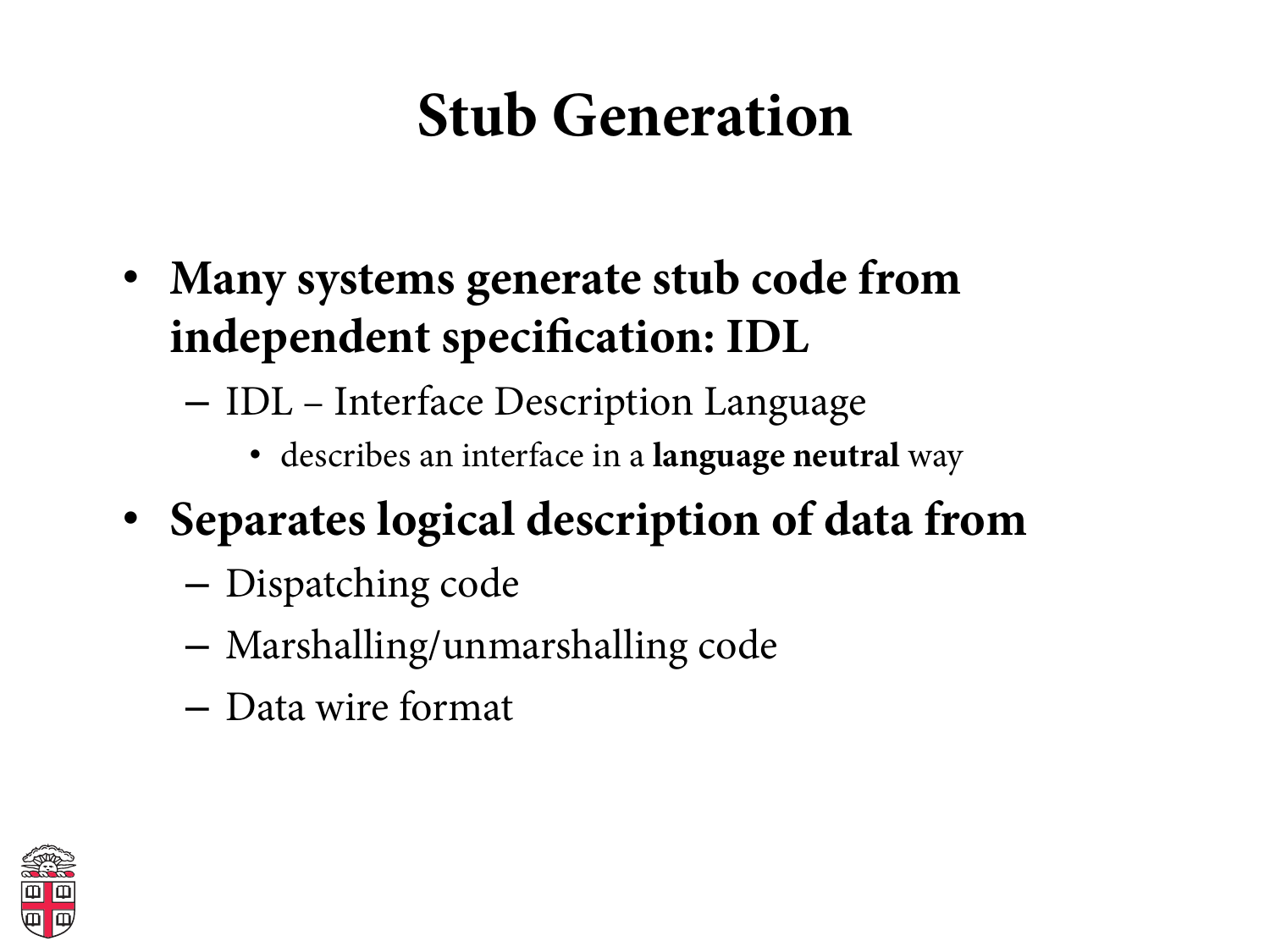## **Example: Sun XDR (RFC 4506)**

- *External Data Representation* **for SunRPC**
- **Types: most of C types**
- **No tags (except for array lengths)** 
	- Code needs to know structure of message
- **Usage:** 
	- Create a program description fle (.x)
	- Run rpcgen program
	- Include generated .h fles, use stub functions
- **Very C/C++ oriented**

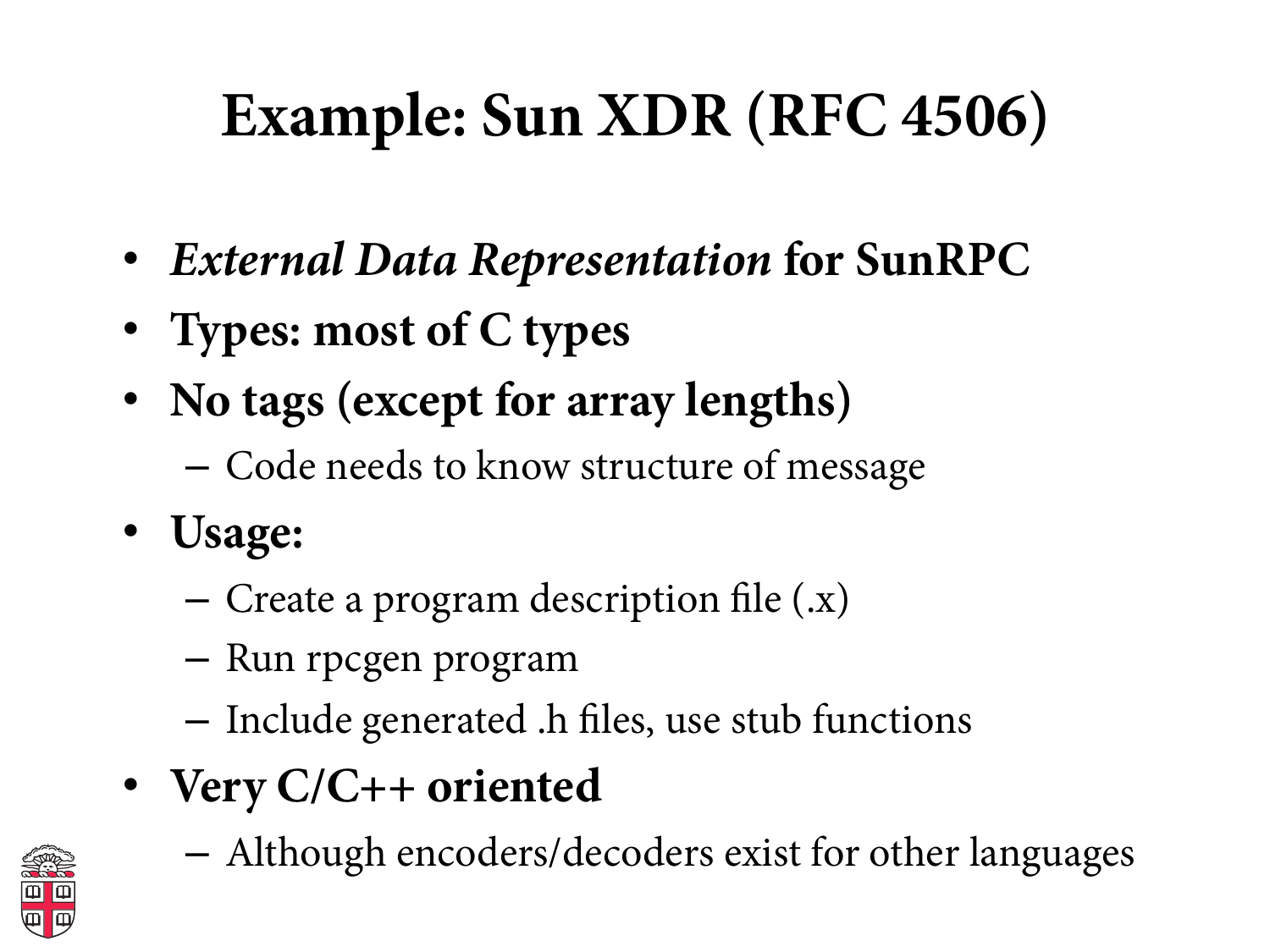### **Example: fetch and add server**

**Example: fetch and add server** • **In fadd\_prot.x:** 

> struct fadd\_arg { string var<>; int inc; };

union fadd\_res switch (bool error) { case TRUE: int sum; case FALSE: string msg<>; };

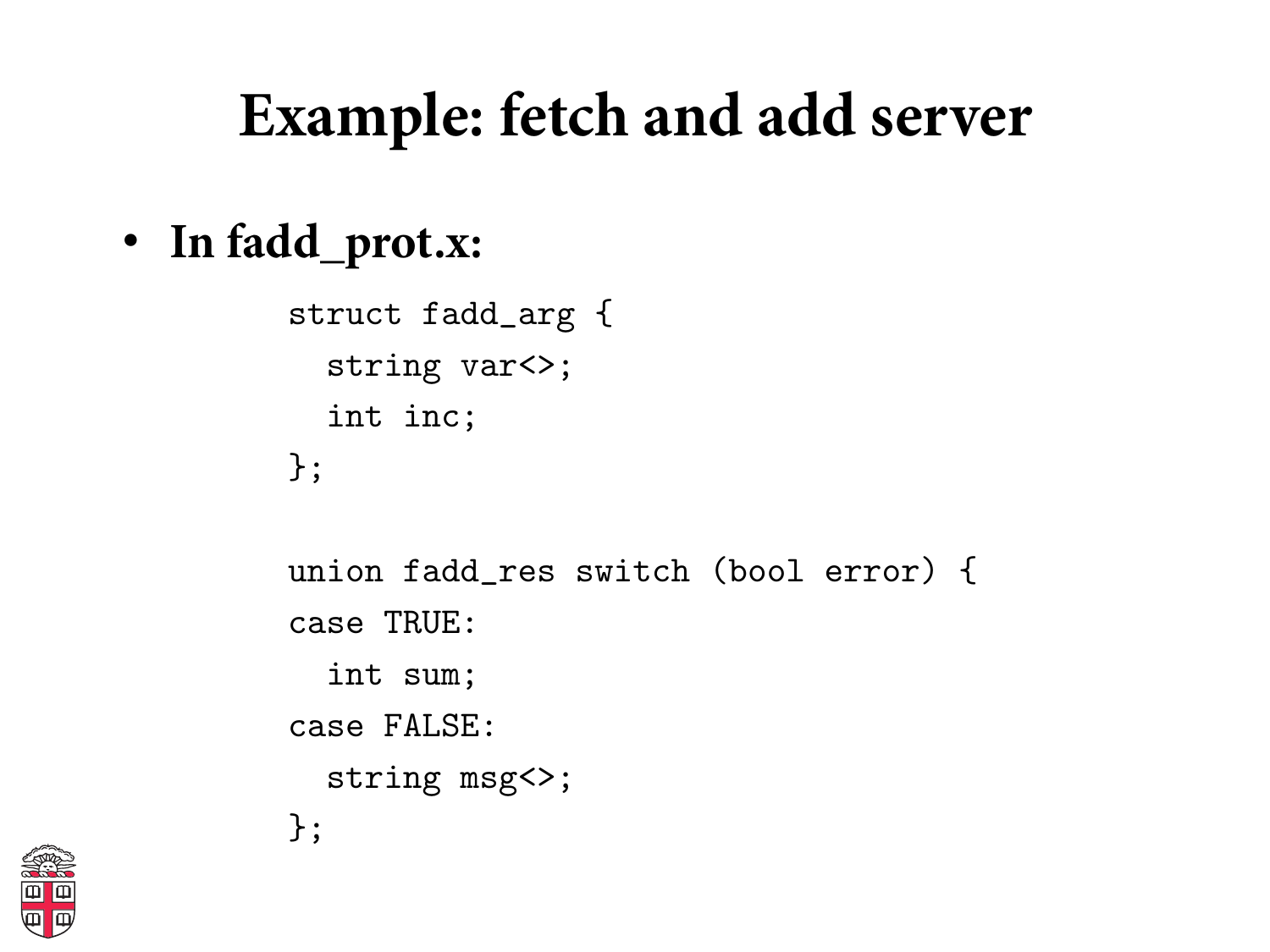### **RPC Program Defnition**

program FADD\_PROG { version FADD\_VERS { void FADDPROC\_NULL (void) = 0; fadd\_res FADDPROC\_FADD (fadd\_arg) = 1; } = 1;

- } = 300001;
- **Rpcgen generates marshalling/unmarshalling**<br>code stub functions you fill out the actual - prog, vers, marshaling function for arg and result • **Rpcgen generates marshalling/unmarshalling code, stub functions, you fll out the actual code**

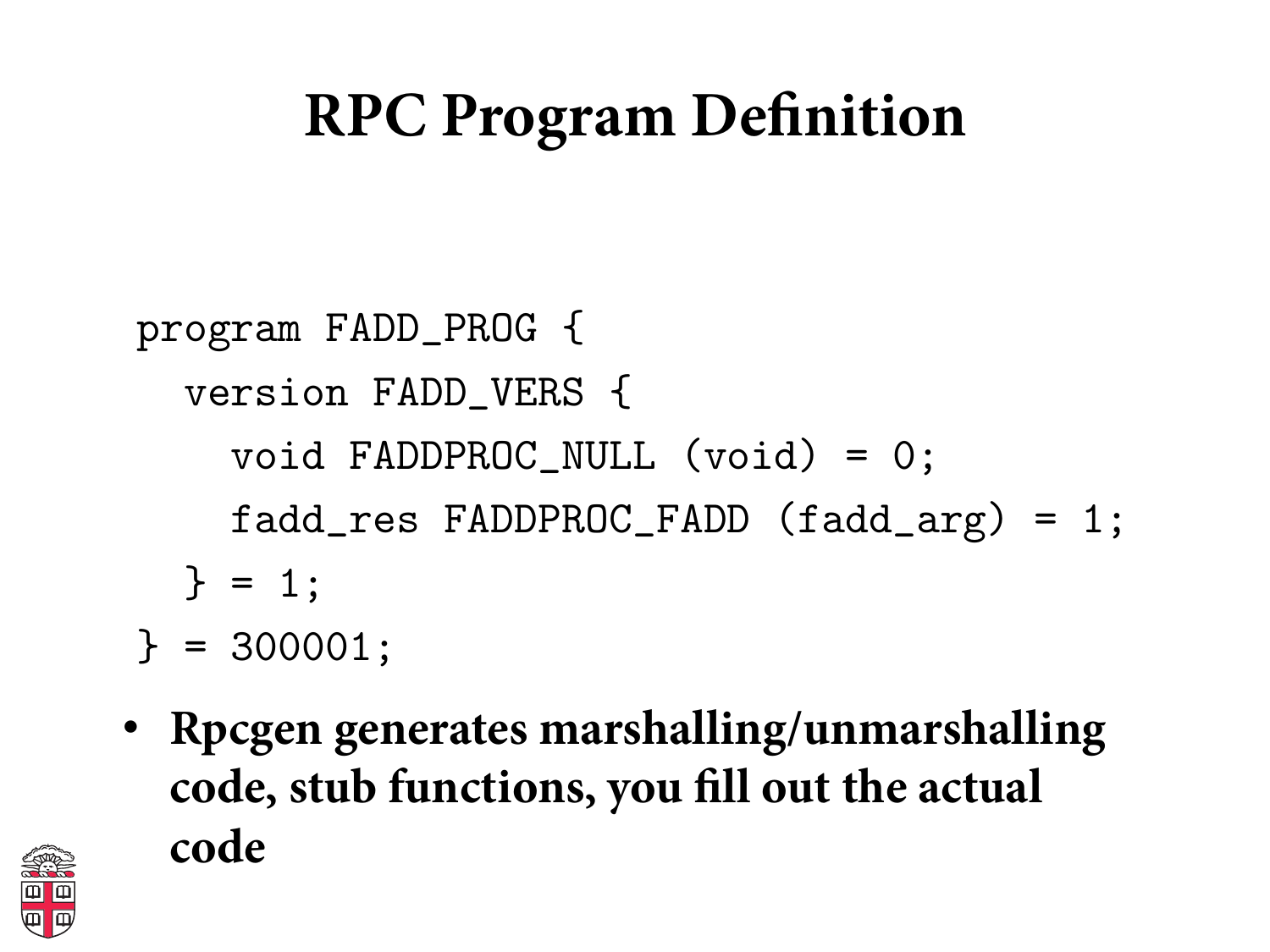## **XML**

- **Other extreme**
- **Markup language** 
	- Text based, semi-human readable
	- Heavily tagged (feld names)
	- Depends on external schema for parsing
	- Hard to parse efficiently

<person> <name>John Doe</name> <email>jdoe@example.com</email> </person> 

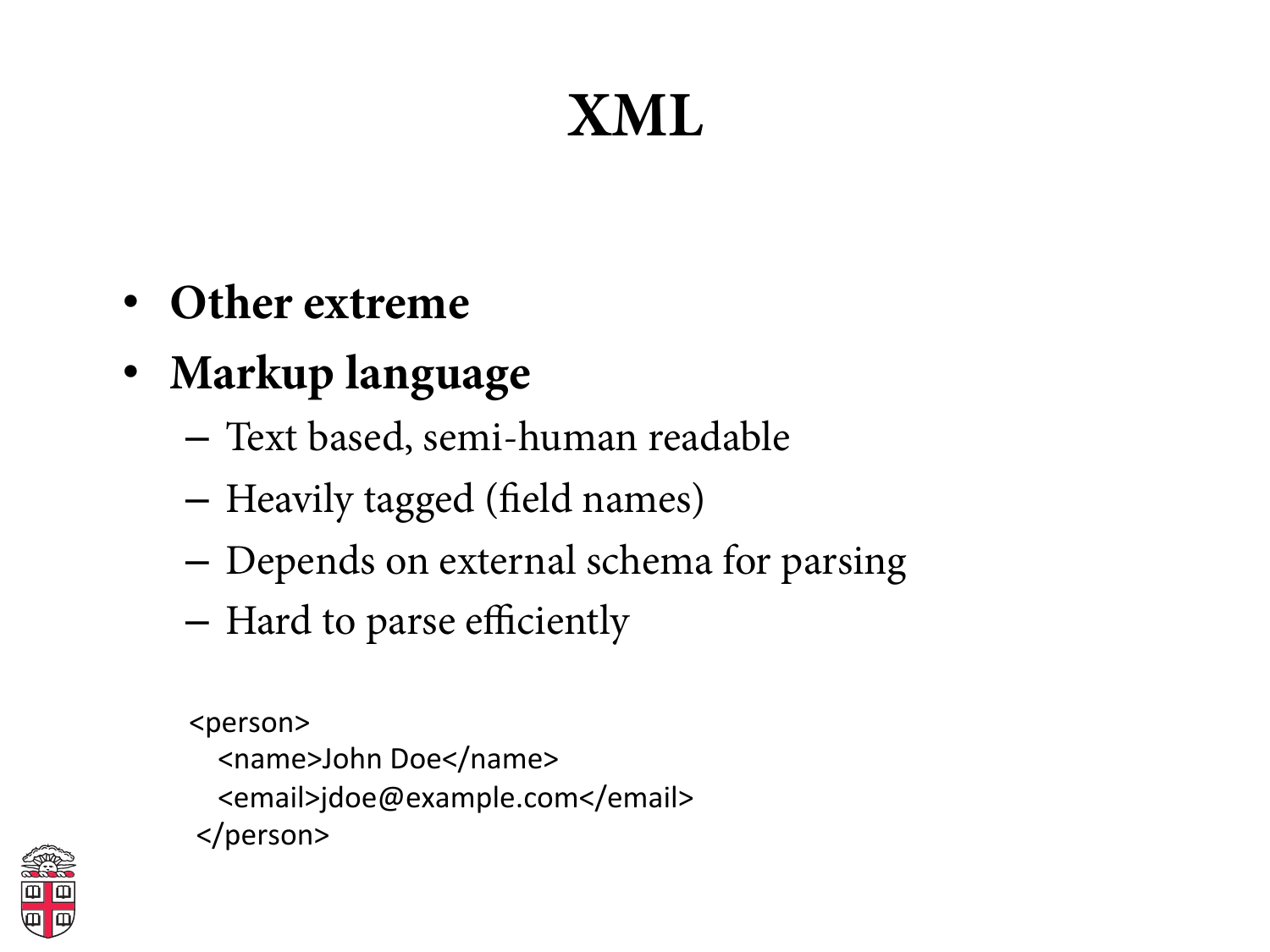## **Google Protocol Buffers**

- **Defned by Google, released to the public** 
	- Widely used internally and externally
	- Supports common types, service defnitions
	- Natively generates C++/Java/Python code
		- Over 20 other supported by third parties
	- Not a full RPC system, only does marshalling
		- Many third party RPC implementations
	- Efficient binary encoding, readable text encoding

#### • **Performance**

– 3 to 10 times smaller than XML

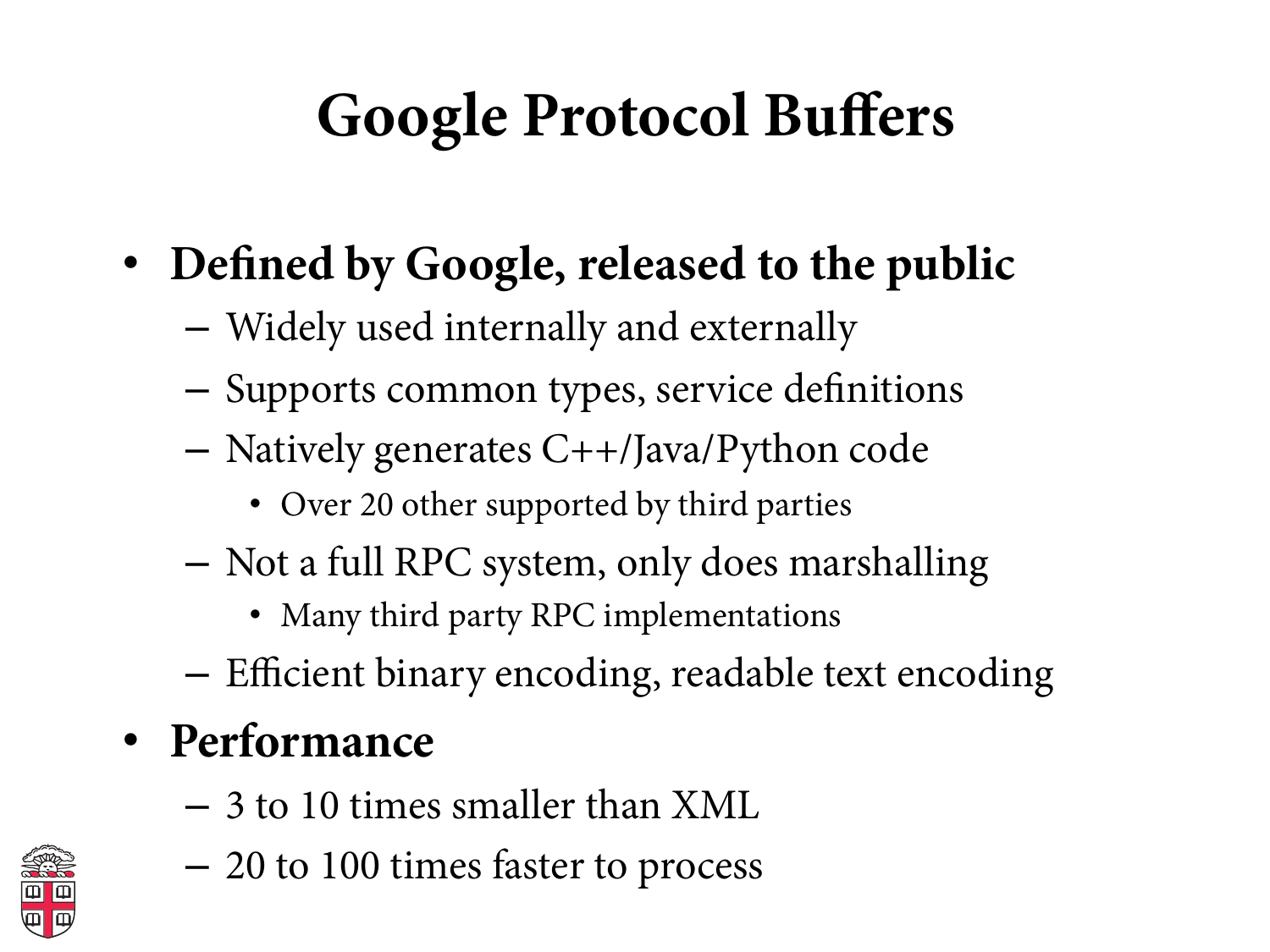## **Protocol Buffers Example**

```
message Student { 
  required String name = 1; 
  required int32 credits = 2; 
}
```
#### **(…compile with proto)**

Student s;

```
s.set_name("Jane");
```

```
s.set_credits(20);
```
fstream output("students.txt" , ios:out | ios:binary );

s.SerializeToOstream(&output);

#### **(…somebody else reading the fle)**

Student s;



- fstream input("students.txt" , ios:in | ios:binary );
	- s.ParseFromIstream();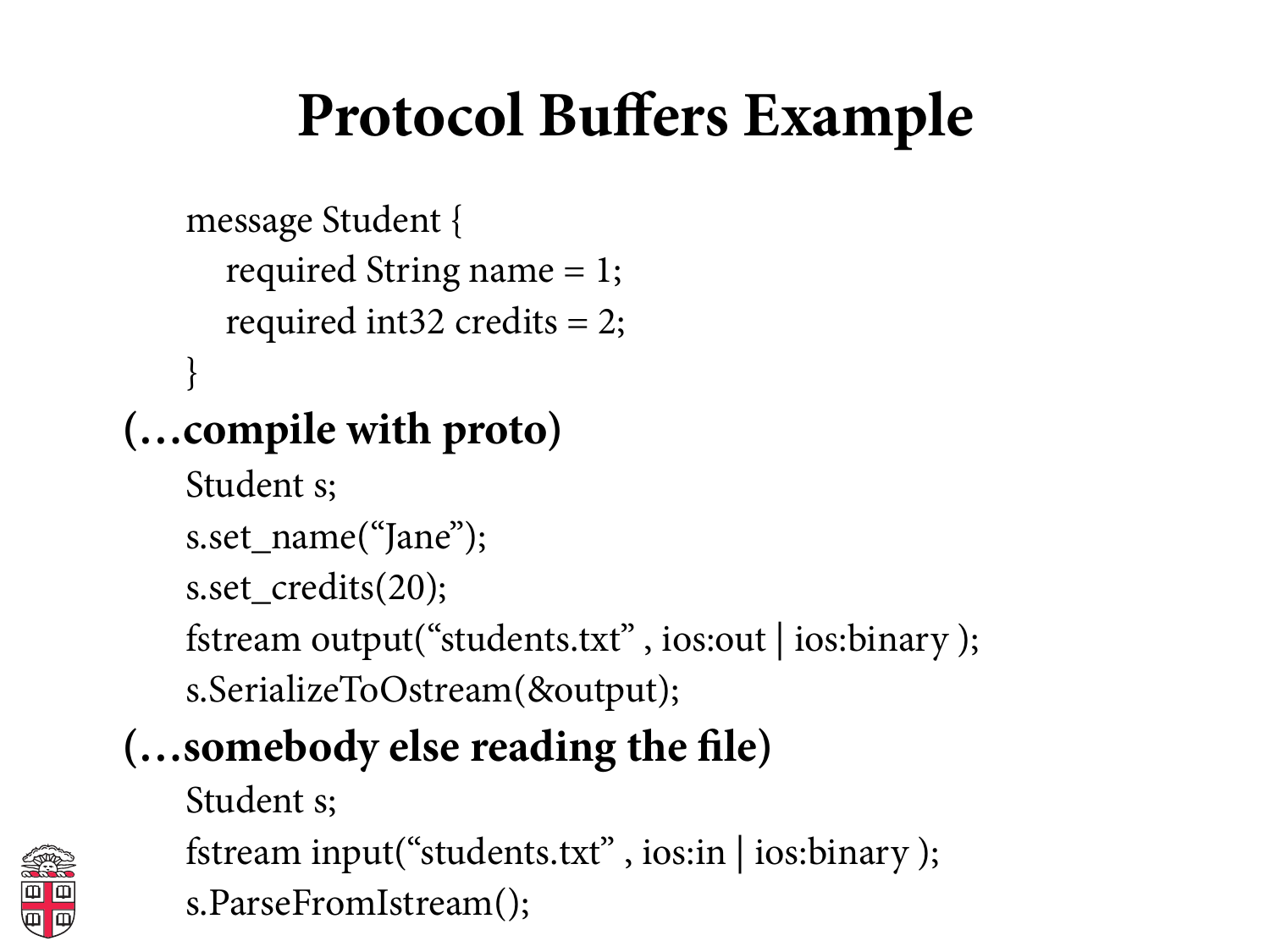# **Binary Encoding**

#### • **Integers: varints**

- 7 bits out of 8 to encode integers
- Msb: more bits to come
- Multi-byte integers: least signifcant group frst
- **Signed integers: zig-zag encoding, then varint**
	- $-0:0, -1:1, 1:2, -2:3, 2:4, \ldots$
	- Advantage: smaller when encoded with varint
- **General:** 
	- Field number, feld type (tag), value
- **Strings:** 
	- Varint length, unicode representation

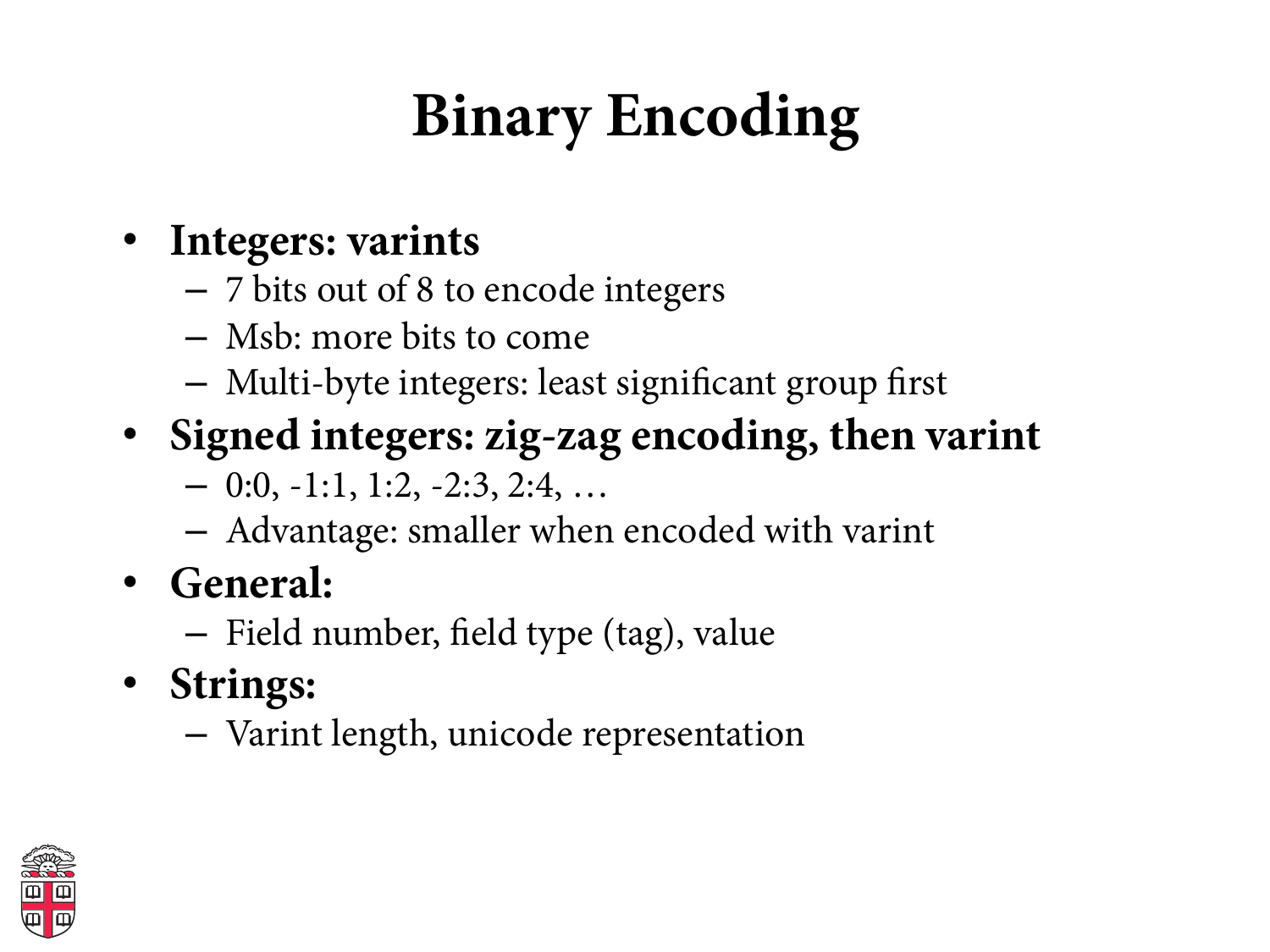# **Apache Trif**

- **Originally developed by Facebook**
- **Used heavily internally**
- **Full RPC system** 
	- Support for C++, Java, Python, PHP, Ruby, Erlang, Perl, Haskell, C#, Cocoa, Smalltalk, and Ocaml
- **Many types** 
	- Base types, list, set, map, exceptions
- **Versioning support**
- **Many encodings (protocols) supported**



– Efficient binary, json encodings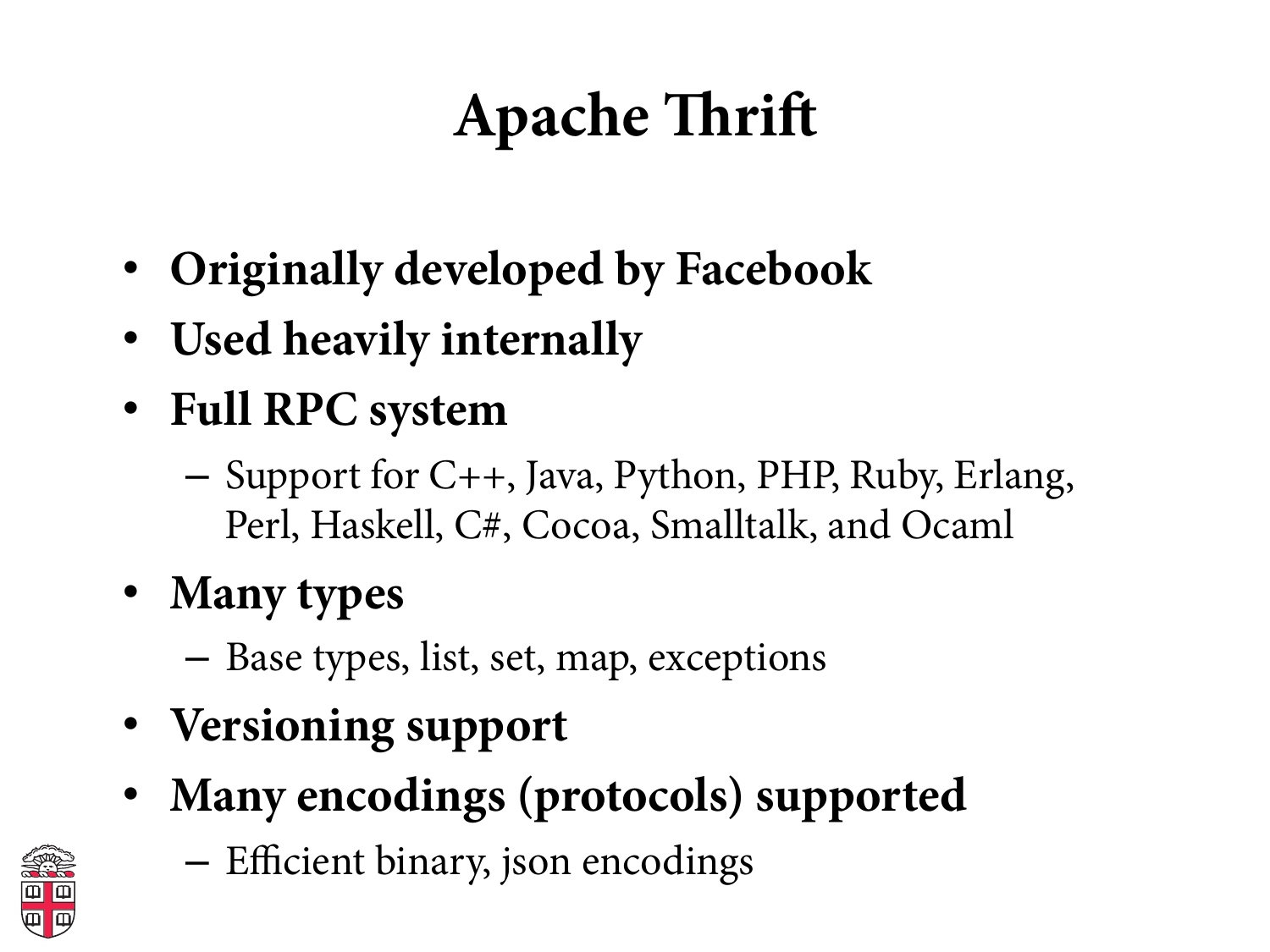## **Apache Avro**

- **Yet another newcomer**
- **Likely to be used for Hadoop data representation**
- **Encoding:** 
	- Compact binary with schema included in fle
	- Amortized self-descriptive
- **Why not just create a new encoding for Trif?** 
	- I don't know…